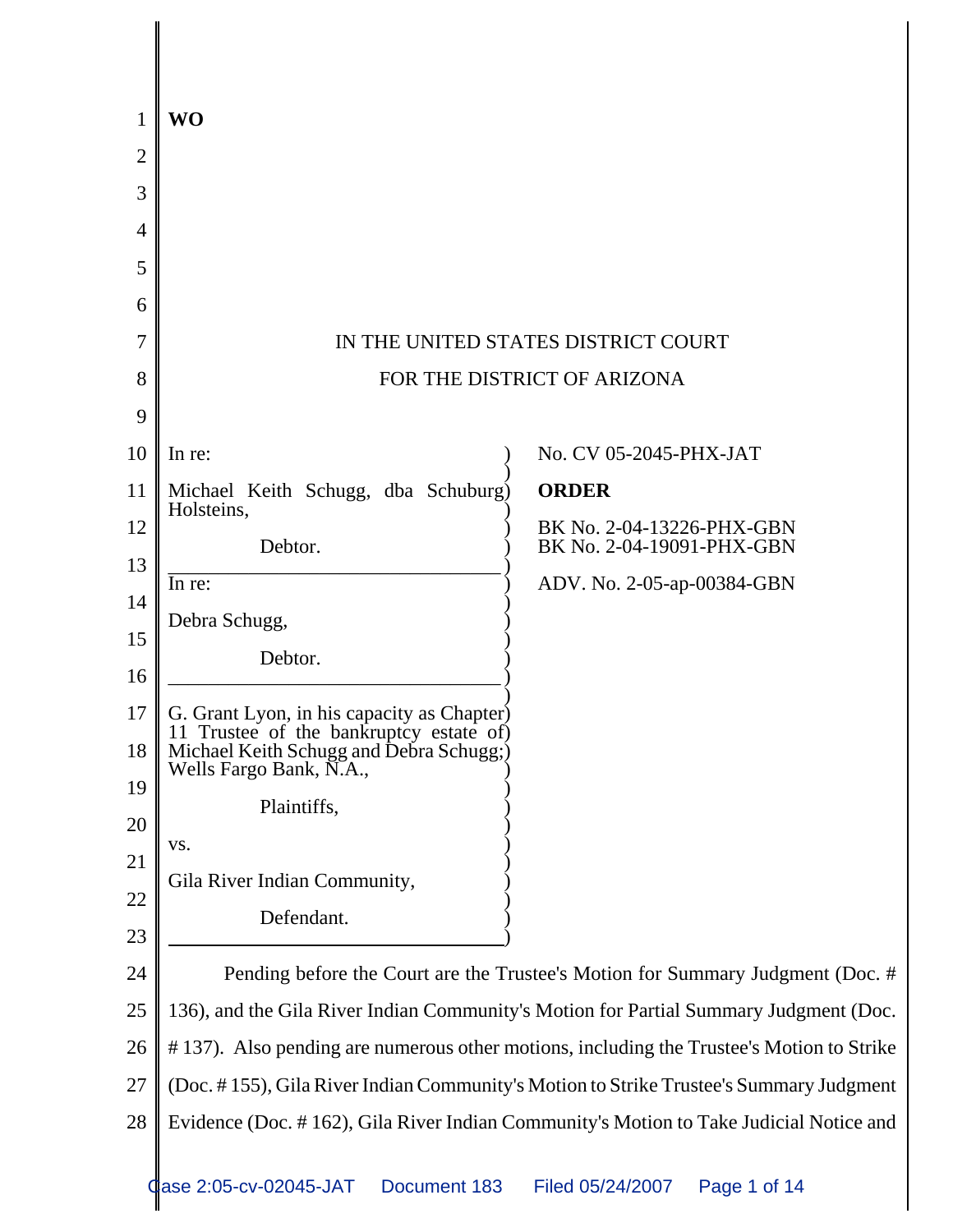1 2 for Leave to File Additional Summary Judgment Evidence (Doc. # 164), and Gila River Indian Community's Motion to Exclude Trustee's Expert Witness John Lacy (Doc. # 169).

**I. Background**

3

4 5 6 7 8 9 10 On September 4, 2003, Michael Keith Schugg and Debra Schugg (the "Debtors") acquired an approximately 657 acre parcel of land identified as Section 16 of Township 4 South Range 4 East in Pinal County, Arizona (hereinafter "Section 16"). In 2004, the Debtors separately filed voluntary petitions under Chapter 11 of Title 11 of the United States Code (the "Bankruptcy Code"). Subsequently, the bankruptcy court entered an Order jointly administering and substantively consolidating the separate bankruptcy proceedings and appointing G. Grant Lyon (the "Trustee") as trustee of the Debtors' estates.

11 12 13 14 15 16 17 18 19 On May 25, 2005, the Trustee and Wells Fargo Bank, N.A. ("Wells Fargo"), filed their Complaint for Declaratory Relief (the "Complaint") against the Gila River Indian Community ("GRIC"). In the Complaint, the Trustee and Wells Fargo seek a declaratory judgment that Section 16 is owned by the Debtors' estates free and clear of any claims or other adverse interests of GRIC and that Wells Fargo's lien in certain real property in the Debtors' cases is valid, perfected, and may not be avoided under any legal theory. The Trustee and Wells Fargo represent that the Complaint was a product of GRIC's contentions that Section 16 and other property rights are not property of the Debtors' estates and that Wells Fargo does not have a valid lien on any portion of the real property at issue.

20 21 22 23 On June 27, 2005, GRIC filed a motion to dismiss the Complaint and, thereafter, filed a motion to withdraw the reference. Following the Trustee's and Wells Fargo's stipulation to the withdrawal of the reference, the proceedings came before this Court. Thereafter, on March 9, 2006, the Court denied GRIC's motion to dismiss the Complaint.

24 25 26 27 28 On August 10, 2006, GRIC filed an amended answer to the Complaint and counterclaims against the Schuggs, the Trustee, and Wells Fargo. In the counterclaims, GRIC claims it holds aboriginal title to Section 16 and seeks declaratory relief concerning easement or right-of-way access to Section 16, and its right to use and occupy Section 16 and exercise zoning authority with respect thereto. GRIC also seeks an injunction prohibiting the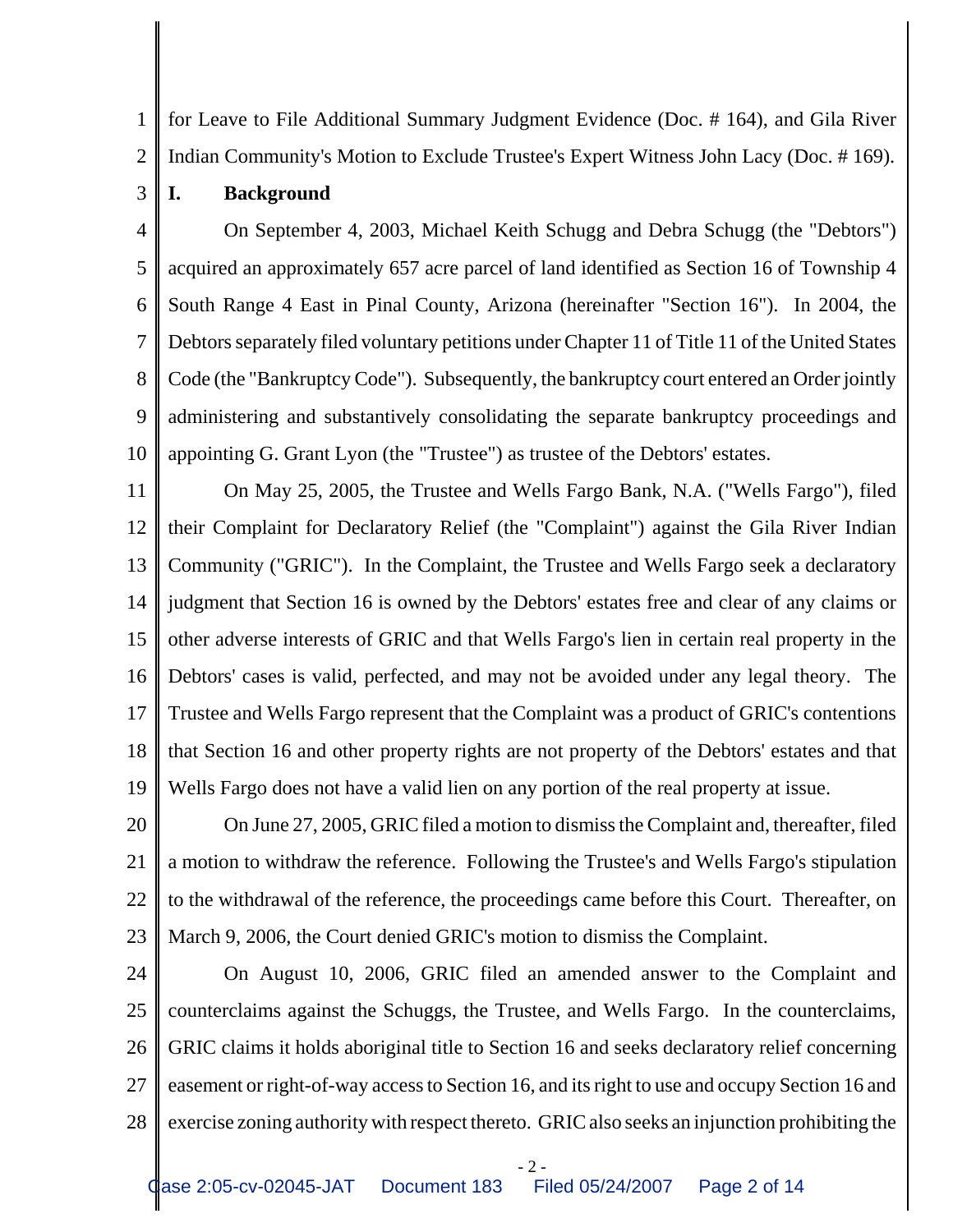1 2 Schuggs from trespassing upon Reservation land and allotments within the Reservation to access Section 16, and damages arising from the alleged trespass.

3 4 5 6 In November 2005, the Trustee, Wells Fargo and GRIC entered into an agreement to settle the issues raised in the Complaint. As part of the resolution, GRIC agreed to purchase Section 16 for \$10.3 million. On or about December 6, 2005, the bankruptcy court issued an order approving the settlement and sale.

7 8 9 10 11 12 13 In a separate proceeding, Michael Keith Schugg filed an appeal challenging the bankruptcy court's order approving the settlement and sale of Section 16. *See Schugg v. Lyon, et al.*, No. CV 05-4158-PHX-JAT. On December 22, 2005, this Court entered a stay barring implementation of the settlement and sale during the pendency of Mr. Schugg's appeal. On May 23, 2006, this Court granted Mr. Schugg's appeal, in part, and overruled and set aside the order of the bankruptcy court approving the settlement and sale of Section 16. *See* Doc. # 54, No. CV 05-4158-PHX-JAT.

14 15

## **II. Trustee's Motion for Summary Judgment and GRIC's Motion for Partial Summary Judgment**

16 17 18 19 20 21 22 23 24 25 In the Trustee's Motion for Summary Judgment, he moves for judgment declaring: (1) the estates of Michael Keith Schugg and Debra Schugg (the "Estates") own fee simple title to Section 16 free and clear of any adverse interests of GRIC; (2) GRIC does not have aboriginal title to Section 16; (3) the Estates and future owners have and will have legal access to Section 16 via Murphy Road and Smith-Enke Road; (4) the Estates and future owners have and will have the right to use utilities installed on Section 16 and to install or have installed additional utility services to Section 16; (5) GRIC does not have any zoning, land-use, or water-use authority over Section 16; and (6) GRIC is not entitled to any damages for trespass based on the Debtors' use of Murphy Road and Smith-Enke Road to access Section 16.

26 27 28 In GRIC's Motion for Partial Summary Judgment, it moves for judgment that it has retained aboriginal title to Section 16 and that there is no legal access to Section 16 across the Reservation. GRIC also requests a permanent injunction precluding the Trustee and

- 3 -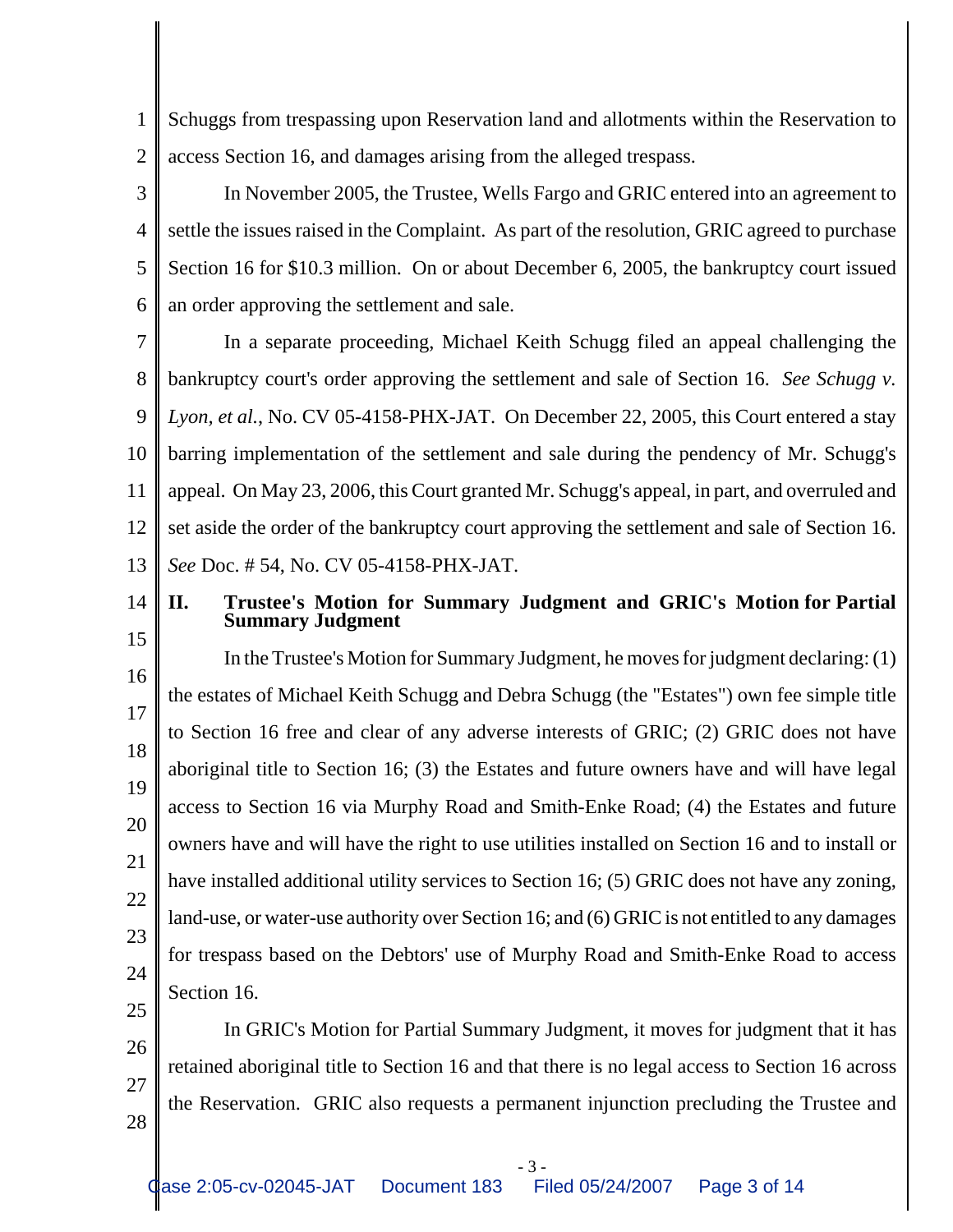1 2 3 4 5 anyone else attempting to access Section 16 from trespassing on the Reservation without a permit or other authorization, as well as compensatory damages, costs and attorneys' fees. While GRIC maintains it is entitled to judgment on its counterclaim seeking declaratory relief as to its zoning authority over Section 16, it has opted not to seek summary judgment on the issue because of the fact-intensive nature of the inquiry.

6

#### **A. Legal Standard**

7 8 9 10 11 12 13 Summary judgment is appropriate when "the pleadings, depositions, answers to interrogatories, and admissions on file, together with affidavits, if any, show that there is no genuine issue as to any material fact and that the moving party is entitled to summary judgment as a matter of law." Fed. R. Civ. P. 56(c). Thus, summary judgment is mandated, "...against a party who fails to make a showing sufficient to establish the existence of an element essential to that party's case, and on which that party will bear the burden of proof at trial." *Celotex Corp. v. Catrett*, 477 U.S. 317, 322 (1986).

14 15 16 17 18 19 20 21 22 23 24 25 26 27 Initially, the movant bears the burden of pointing out to the Court the basis for the motion and the elements of the causes of action upon which the non-movant will be unable to establish a genuine issue of material fact. *Id.* at 323. The burden then shifts to the nonmovant to establish the existence of material fact. *Id.* The non-movant "must do more than simply show that there is some metaphysical doubt as to the material facts" by "com[ing] forward with 'specific facts showing that there is a genuine issue for trial.'" *Matsushita Elec. Indus. Co. v. Zenith Radio Corp.*, 475 U.S. 574, 586-87 (1986) (quoting Fed. R. Civ. P. 56(e)). A dispute about a fact is "genuine" if the evidence is such that a reasonable jury could return a verdict for the nonmoving party. *Anderson v. Liberty Lobby, Inc.*, 477 U.S. 242, 248 (1986). The non-movant's bare assertions, standing alone, are insufficient to create a material issue of fact and defeat a motion for summary judgment. *Id.* at 247-48. However, in the summary judgment context, the Court construes all disputed facts in the light most favorable to the non-moving party. *Ellison v. Robertson*, 357 F.3d 1072, 1075 ( $9<sup>th</sup>$  Cir. 2004).

28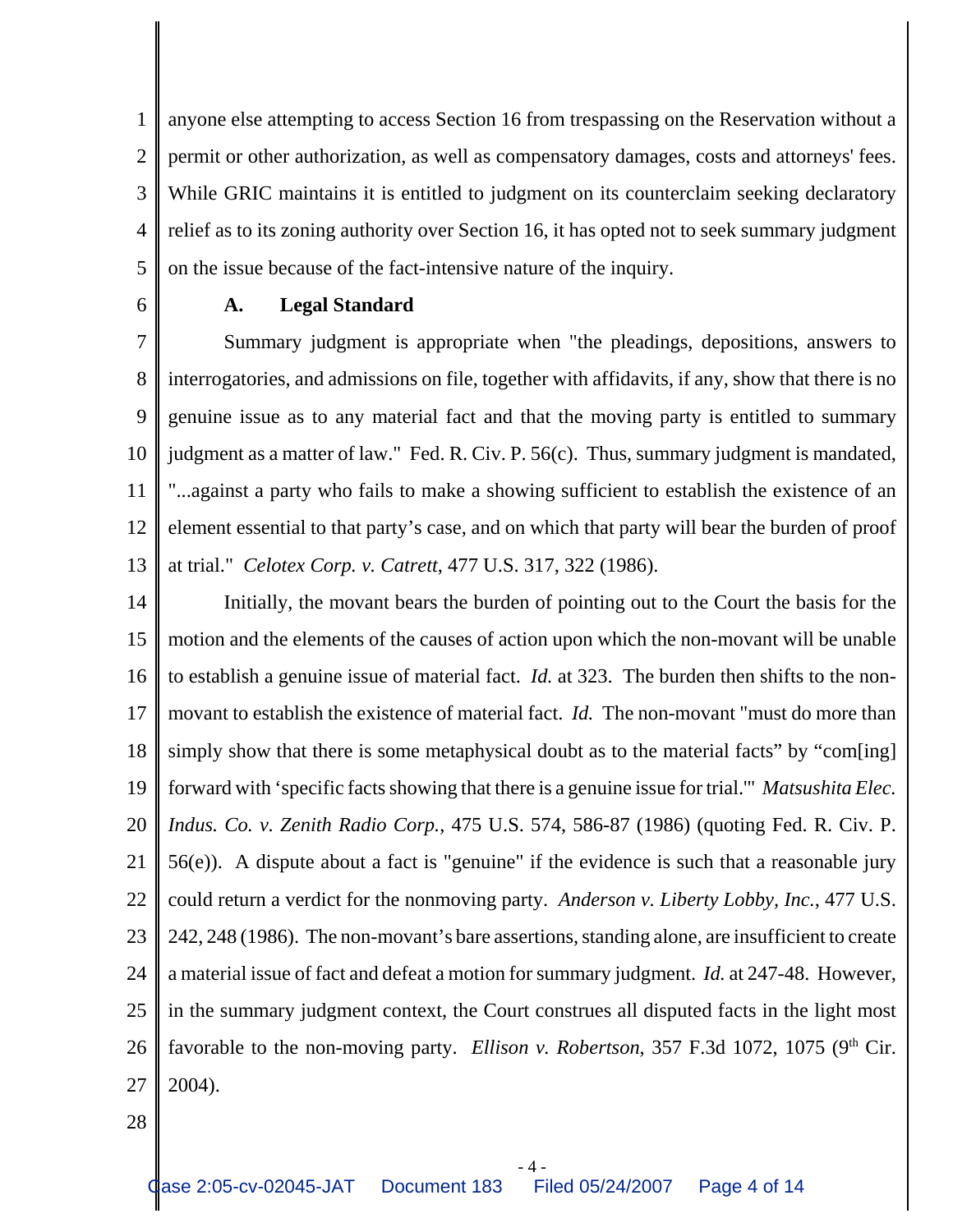#### **B. Aboriginal Title**

2

1

#### **1. Introduction**

3 4 5 6 7 8 9 10 11 12 13 14 15 16 17 18 19 20 21 22 Aboriginal title "is the right of Indian tribes to use and occupy 'lands they had inhabited from time immemorial.'" *Mashpee Tribe v. Secretary of the Interior*, 820 F.2d 480, 481-82 (1st Cir. 1987) (quoting *County of Oneida v. Oneida Indian Nation*, 470 U.S. 226, 234 (1985)). "Aboriginal title does not trace its roots to a written document or land grant, but is established by offering historical evidence of the tribe's long-standing physical possession" of the land. *Zuni Indian Tribe of New Mexico v. United States*, 16 Cl.Ct. 670, 671 (1989). As the definition implies, aboriginal title is not a fee simple property right; instead, it is defined as a "right of occupancy which the sovereign grants and protects against intrusion by third parties." *Tee-Hit-Ton Indians v. United States*, 348 U.S. 272, 279 (1955). "The United States holds the fee title to aboriginally held lands, and the tribe has a right of occupancy good against all but the United States." *United States v. Pend Oreille County Public Utility District No. 1*, 585 F.Supp. 606, 609 (E.D.Wash. 1984) (*citing Oneida Indian Nation v. Oneida County*, 414 U.S. 661, 667 (1974). The "right of occupancy may be terminated and such lands fully disposed of by the sovereign itself without any legally enforceable obligation to compensate the Indians." *Id*. The right to extinguish aboriginal title to land lies exclusively with Congress, *United States v. Pend Oreille Public Utility District No. 1*, 28 F.3d 1544, 1551 (9th Cir. 1994) (*citing United States ex rel. Hualpai Indians v. Sante Fe Pac. R.R.*, 314 U.S. 339, 347 (1941)), and requires "express legislation or a clear inference of Congressional intent gleaned from the surrounding circumstances and legislative history."<sup>1</sup>

23

<sup>24</sup> 25 26 27 28 <sup>1</sup>The Court previously stated that GRIC ultimately bears the burden of proving that it holds aboriginal title to Section 16. *See* Order dated March 9, 2006, Doc. # 37, p. 5. GRIC argues the Trustee bears the burden of proving aboriginal title has been extinguished. GRIC cites 25 U.S.C. § 194, which provides: "In all trials about the right of property . . . the burden of proof shall rest upon the white person, whenever the Indian shall make out a presumption of title in himself from the fact of previous possession or ownership." GRIC alleges, as recognized by the Indian Claims Commission, that it exclusively used, occupied, and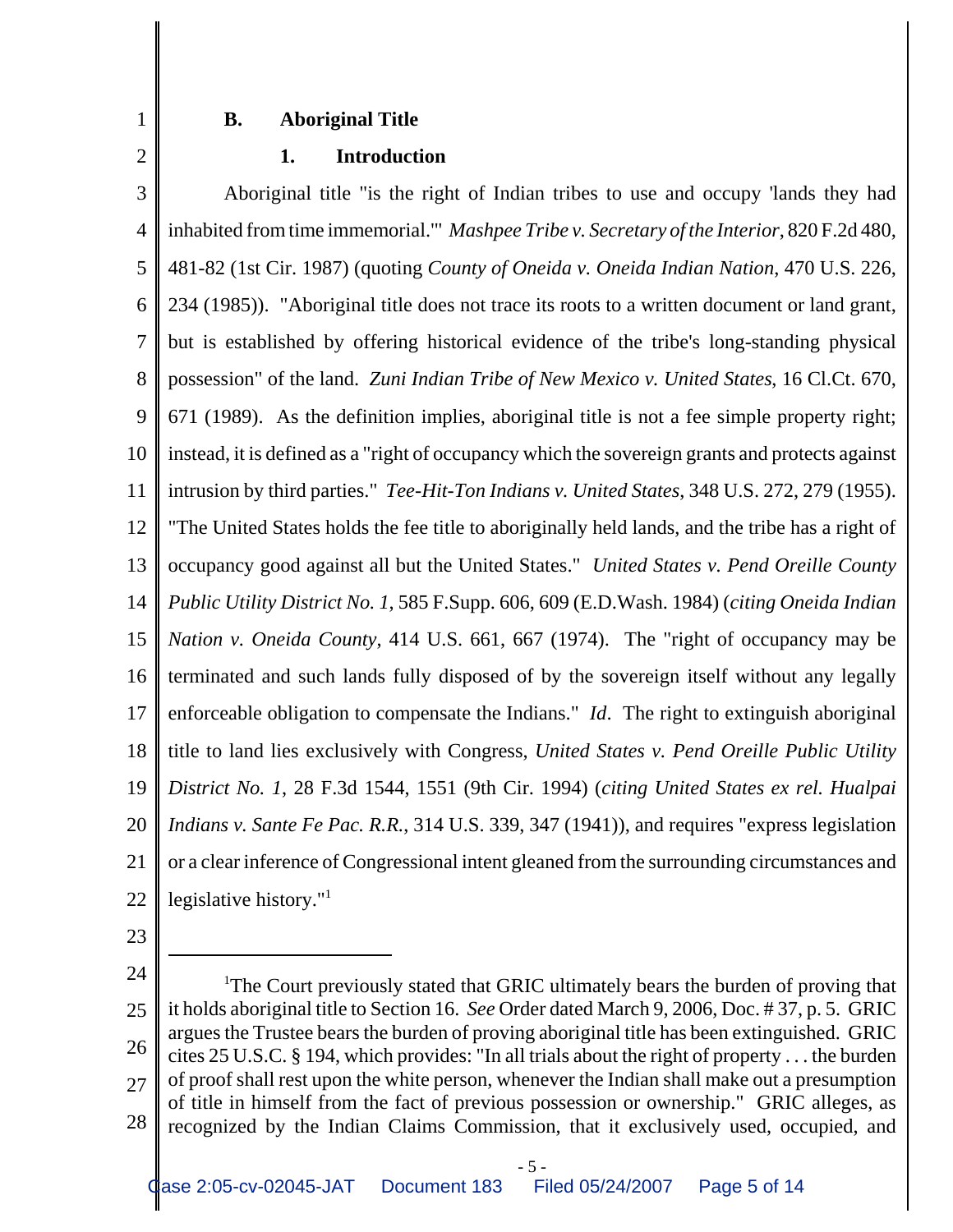### **2. Undisputed History of Section 16**

2 3 4 5 6 7 8 9 10 11 In 1853, Section 16 became part of the United States by virtue of the Gadsden Purchase. *See* Doc. # 140, Ex. 22. In 1854, the United States reserved Section 16 as school land for the Territory of New Mexico. *Id*. at Ex. 23, p. 3 (Law of July 22, 1854, ch. 103, 10 Stat. 308, § 5). In 1863, the Territory of New Mexico was divided into the Territory of Arizona and the Territory of New Mexico. Law of Feb. 24, 1863, ch. 56, 12 Stat. 664-65. In 1873, Congress reaffirmed the reservation of Section 16 for the newly formed Territory of Arizona. *See* Doc. # 140, Ex. 24, p. 2 (Law of 1873, § 1946). The General Land Office officially surveyed Section 16 in 1876. *Id.* at Ex. 25, pp. 1-1A; Ex. 26. The survey was approved and, in 1877, officially filed by the General Land Office. *Id*. at Ex. 26, p. 67; Ex. 27.

12 13 14 15 16 17 18 19 In 1910, the Territory of Arizona was authorized to be admitted as a state to the Union. *Id*. at Ex. 28 (Act of June 20, 1910, ch. 310, 36 Stat. 557, 568-579) (the "Enabling Act"). Under § 24 of the Enabling Act, Congress confirmed that Section 16 had been conveyed as a school section to the State of Arizona, stating: "That in addition to sections sixteen and thirty-six heretofore reserved for the Territory of Arizona, sections two and thirty-two in every township in said proposed State not otherwise appropriated at the date of the passage of this Act are hereby granted to the said State for the support of common schools." *Id*.

20 21 22 23 GRIC's Reservation (the "Reservation") was first established in 1859 pursuant to the Act of February 28, 1859, ch. 66, 11 Stat. 401. *Id*. at Ex. 19. Thereafter, the size of the Reservation was modified by eight Executive Orders issued from 1876 to 1915 resulting in the current size of approximately 372,000 acres. *Id*. at Ex. 20. The land contiguous to

24

1

25 26 27 28 possessed Section 16 since time immemorial such that it held aboriginal title to Section 16. The Trustee does not directly dispute GRIC's allegation. Instead, the Trustee argues that GRIC, if it had aboriginal title to Section 16, no longer has aboriginal title because that interest has been extinguished. Accordingly, the Court finds for the purpose of this Order that GRIC has established a presumption of aboriginal title and that the Trustee bears the burden of proving the interest has been extinguished.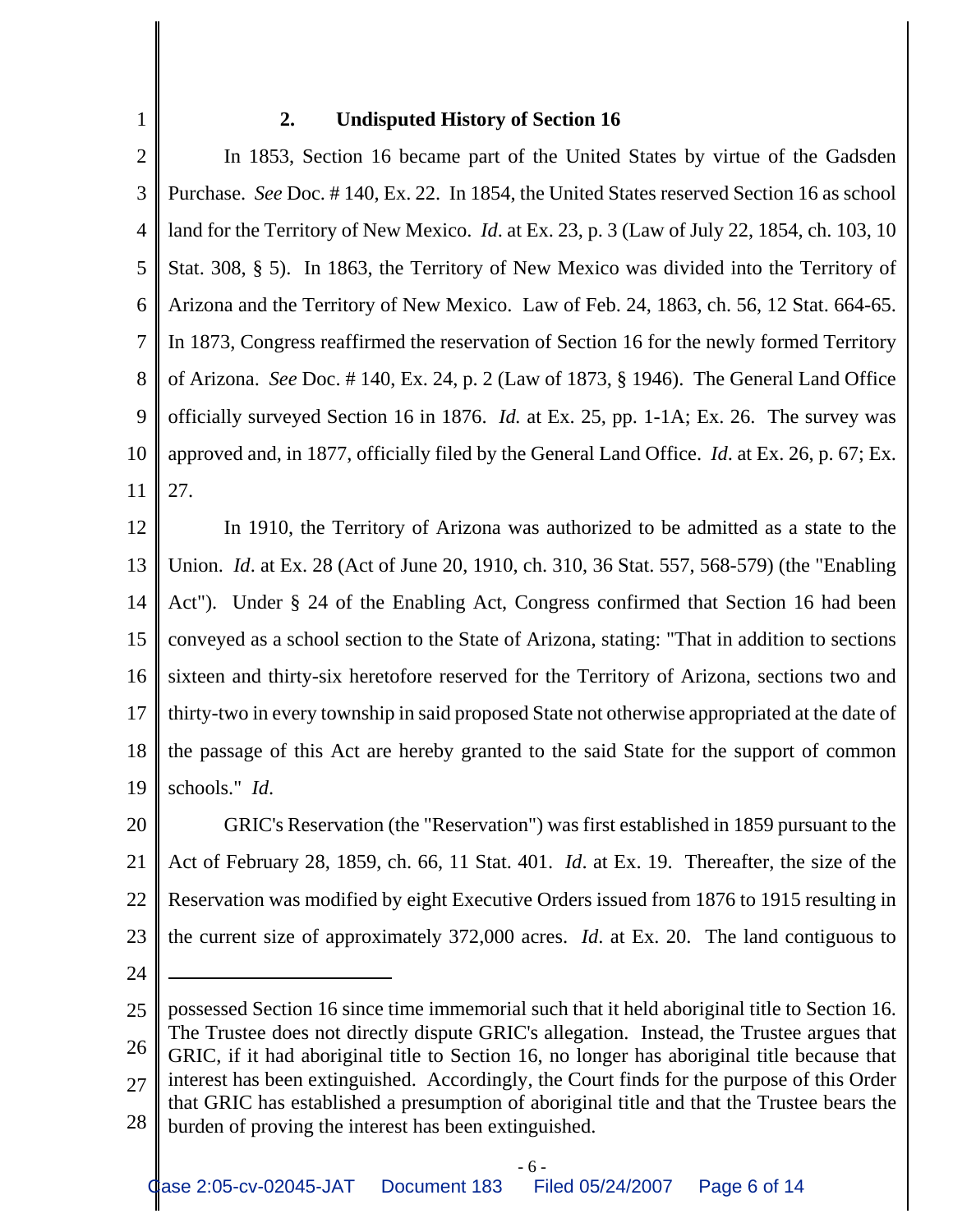1 2 3 4 5 Section 16 was added to the Reservation by two of the Executive Orders: one dated November 15, 1883, and the other dated June 2, 1913. *Id*. The 1883 Executive Order added the land immediately north and east of Section 16, while the 1913 Executive Order added the land immediately south and west of Section 16. *Id*. The federal government never purported to add Section 16 to the Reservation. *Id*.

6

#### **3. Discussion**

7 8 9 10 11 12 The Trustee argues that GRIC's aboriginal title was extinguished when, in 1877, the federal government conveyed Section 16 as school land to the Territory of Arizona.<sup>2</sup> The Trustee cites *Zuni Tribe of New Mexico v. United States*, 12 Cl.Ct. 641 (1987), and *United States v. Atlantic Richfield Co.*, 435 F.Supp. 1009 (D.Alaska 1977), to support his argument that the conveyance of school land evidences Congress' intention to extinguish aboriginal title. $3$ 

13 14 15 In *Zuni Tribe*, the Claims Court found that the United States' grant of school land to Arizona and New Mexico, in violation of the Zunis' rights to the land, resulted in the loss of aboriginal title. Zuni Tribe, 12 Cl.Ct. at 660.<sup>4</sup> In *Atlantic Richfield*, the Claims Court stated:

16

23 24

25 3 *See United States v. Gemmill*, 535 F.2d 1145, 1148 (9th Cir. 1976) (stating that "[t]he relevant question is whether the governmental action was intended to be a revocation of Indian occupancy rights.").

26

27 28 4 For this finding, the Claims Court relied on *Three Affiliated Tribes of Fort Berthold Reservation v. United States*, 182 Ct.Cl. 543, 390 F.2d 686, 694 (1968), in which the court held that the grant of school land, in violation of the Indian tribe's rights, was a compensable taking under the Fifth Amendment.

<sup>17</sup> 18 19 20 21 22 <sup>2</sup>The Trustee explains that, because of the completion and filing of the survey in 1877, title to Section 16 vested in the Territory of Arizona, and aboriginal title was extinguished, in 1877. *See Andrus v. Utah*, 446 U.S. 500, 506-07 (1980) (providing that title to school land does not vest in the State until completion of an official survey). In contrast, GRIC argues that parts of Section 16 were re-surveyed after 1919 due to errors in the original survey and, as a result, Arizona's title to Section 16 did not vest until that time. However, because the Court alternatively finds, *infra,* that aboriginal title was extinguished in 1883, the dispute concerning whether title in the school land vested in 1877, or sometime thereafter, is not material. Accordingly, for the purpose of this Order, the Court will consider that title in the school land vested in 1877.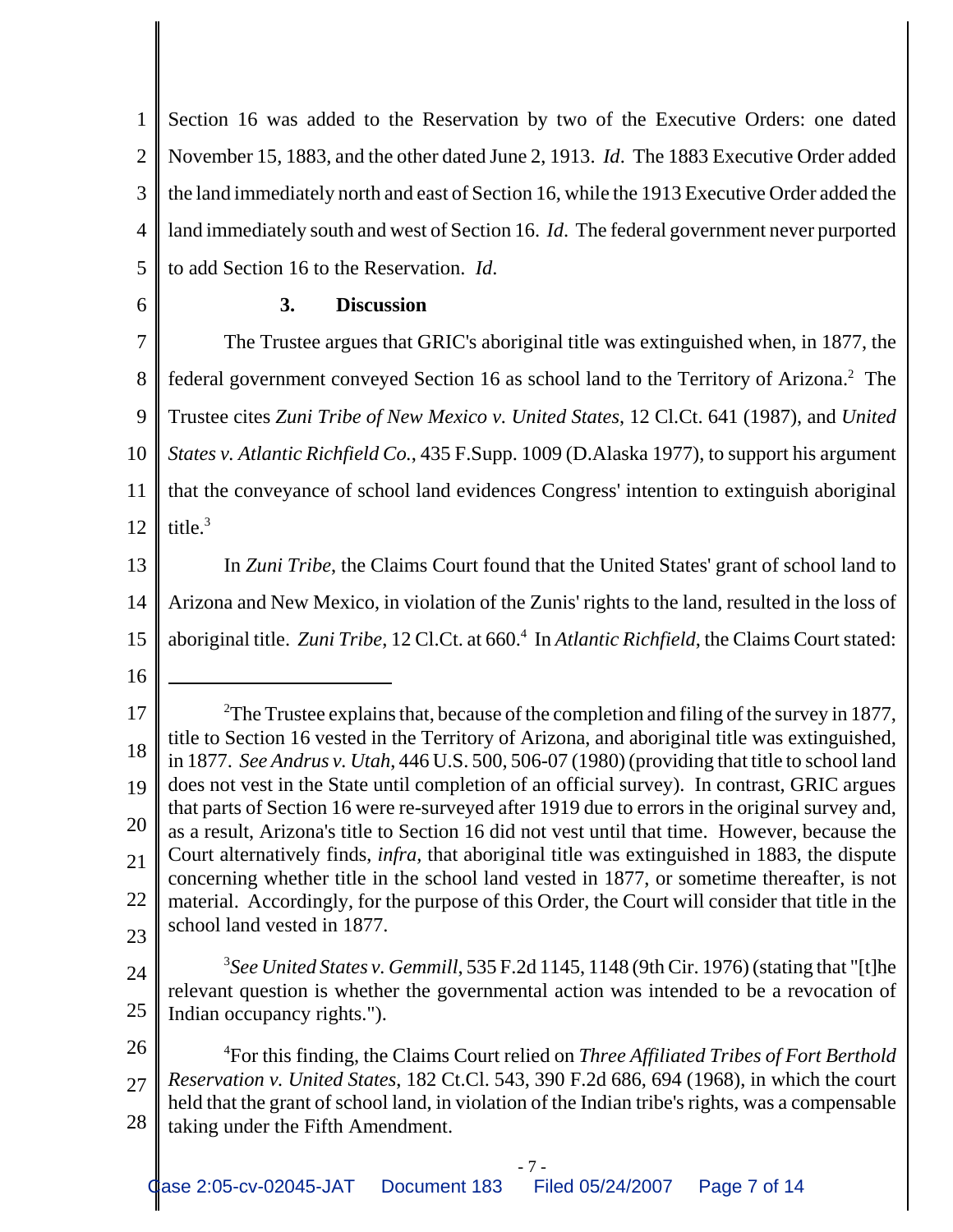1 2 3 4 5 6 7 8 9 10 11 12 13 14 15 16 17 18 19 20 21 22 23 24 25 <sup>5</sup>In contrast, the case law GRIC cites in support of its argument that the grant of school land does not extinguish aboriginal title involved pre-existing treaties or reservations. For example, *Minnesota v. Hitchcock*, 185 U.S. 373 (1902), and *Wisconsin v. Hitchcock*, 201 U.S. 202 (1906), both involved pre-existing treaties between the United States and the respective Indian tribes providing reservation land to the tribes. On this basis, it was found that the grant of school land did not extinguish aboriginal title to the previously granted reservation land. Similarly, *United States v. Thomas*, 151 U.S. 577 (1894), involved a treaty in which the United States reserved unto the Chippewa Indians certain occupancy rights encompassing school land later granted to the State. The *Thomas* court stated that "by virtue of the treaty," the State's rights in the school land were "subordinate to this right of occupancy of the Indians." *Thomas*, 151 U.S. at 585. The only case GRIC cites that does not involve a treaty or reservation is *United States v. Pend Oreille County Public Utility District No. 1*, 585 F.Supp. 606 (E.D. Wash. 1984), wherein the court found that the "equal [A]boriginal title, as opposed to Indian title recognized by treaty or reservation, is legally extinguishable when the United States makes an otherwise lawful conveyance of land pursuant to federal statute. Congressionally authorized conveyance of lands from the public domain demonstrates the requisite intent to extinguish the Indian right of exclusive use and occupancy to those lands. *Atlantic Richfield*, 12 Cl.Ct. at 1020. Like *Zuni Tribe* and *Atlantic Richfield*, which cases the Court finds persuasive, the present case does not involve a claim of Indian title recognized by treaty or reservation.5 The Court also finds persuasive *Gila River Pima-Maricopa Indian Community v. United States*, 27 Ind. Cl. Comm. 11, 14-15 (1972), in which the ICC recognized that GRIC's aboriginal title to certain land in south-central Arizona was extinguished when the United States surveyed, patented and disposed of it to settlers. While the present case involves the grant of school land, the Court has not been persuaded that such a distinction warrants different treatment. Finally, the Court notes that the land was granted to the Territory of Arizona for the "support of common schools," and it follows that Congress would not intend the land, to be used as a revenue generator, to be burdened with a superior right of use and occupancy such as aboriginal title. Accordingly, while the extinguishment

26 27 28 footing doctrine," a constitutional principle that conveys the beds and banks of navigable waters to new states, did not extinguish aboriginal title. However, that case is inapposite because the instant case involves a Congressional act conveying school land, not a constitutional principle.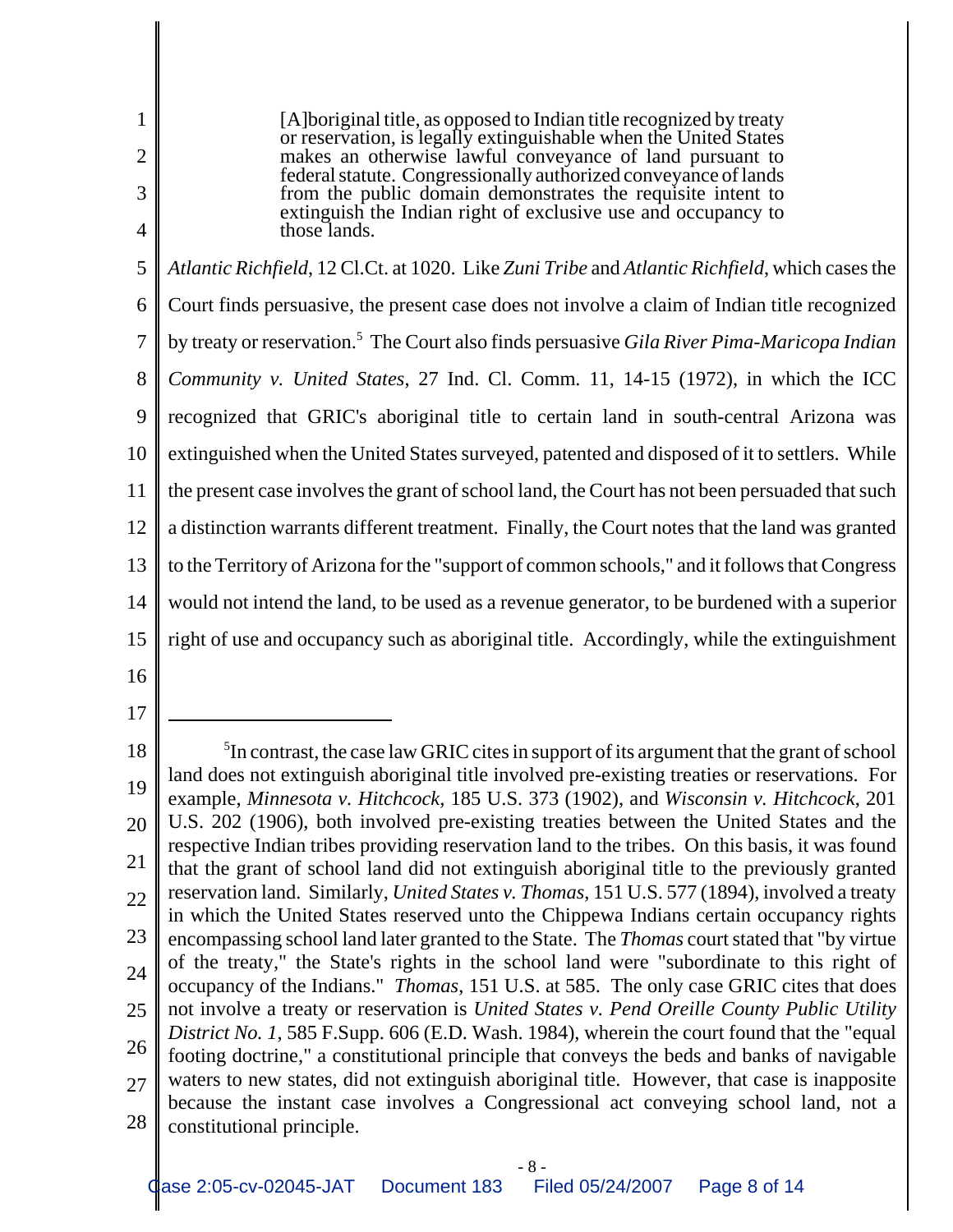1 2 3 4 of aboriginal title "cannot be lightly implied,"<sup>6</sup> the Court finds that GRIC's aboriginal title to Section 16 was extinguished in 1877 when Congress conveyed Section 16 as school land to the Territory of Arizona, as it "demonstrates the requisite intent to extinguish the Indian right of exclusive use and occupancy to that land." *Id*.

5 6 7 8 9 10 11 12 To bolster his extinguishment argument, the Trustee also argues that aboriginal title to Section 16 has been extinguished because the Indian Claims Commission ("ICC") ruled that GRIC lost aboriginal title to the land they occupied in south-central Arizona, including Section 16. *See Gila River Pima-Maricopa Indian Community v. United States*, 24 Ind. Cl. Comm. 301 (1970); *Gila River Pima-Maricopa Indian Community v. United States*, 27 Ind. Cl. Comm. 11 (1972). The Trustee further argues that GRIC was awarded over \$6 million in compensation for the federal government's extinguishment of their aboriginal title. *See Gila River Pima-Maricopa Indian Community v. United States*, 8 Cl.Ct. 569 (1985).

13 14 15 16 17 18 19 20 21 22 23 24 In opposition, GRIC contends that the ICC does not have jurisdiction to extinguish aboriginal title. While this statement is true, *see Pend Oreille Public Utility District No. 1*, 28 F.3d at 1551, the Court finds that the ICC did not extinguish aboriginal title; instead, the ICC determined that the United States extinguished aboriginal title. Even GRIC admits this by stating that the "second phase of the [ICC proceedings] concluded with a determination that the United States had extinguished the Community's aboriginal title." *See* Doc. # 141, n. 4 (*citing Gila River Pima-Maricopa Indian Community*, 27 Ind. Cl. Comm. 11, 15 (1972)). Further, GRIC contends that it has aboriginal title to Section 16 because the ICC proceedings excluded Section 16 from the area for which the United States paid compensation for the extinguishment of aboriginal title (the "Award Area"). GRIC supports its contention by arguing Section 16 is located within GRIC's Reservation's outer boundaries and the Reservation was excluded from the Award Area. GRIC also notes the ICC

26

25

- 27
- 28

proceedings never identified Section 16 as land to which aboriginal title had been

extinguished or as land for which compensation was to be paid. While it is true that Section

*Santa Fe Pac. R. Co.*, 314 U.S. at 354.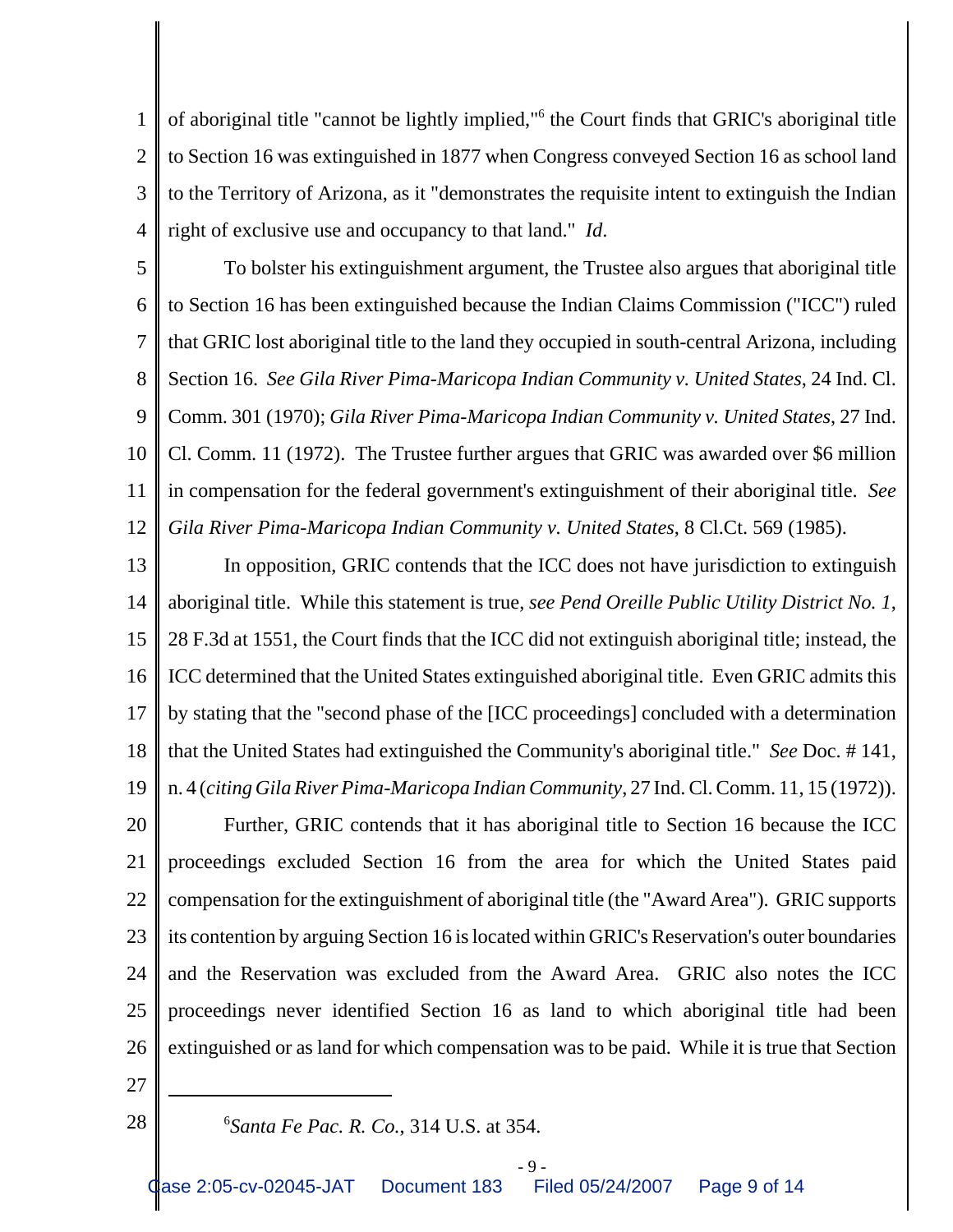| 1              | 16 was not specifically identified in the ICC proceedings, Section 16 lies completely within                                                                                               |  |  |
|----------------|--------------------------------------------------------------------------------------------------------------------------------------------------------------------------------------------|--|--|
| $\overline{2}$ | the boundaries of the Reservation, and the Reservation was excluded from the Award Area,                                                                                                   |  |  |
| 3              | the Court disagrees with GRIC's resulting conclusion that Section 16 was excluded from the                                                                                                 |  |  |
| 4              | Award Area and that GRIC presently possesses aboriginal title to Section 16.                                                                                                               |  |  |
| 5              | In 1951, GRIC filed its petition with the ICC seeking compensation from the United                                                                                                         |  |  |
| 6              | States for taking a large tract of land that GRIC claimed to have exclusively used and                                                                                                     |  |  |
| 7              | occupied since time immemorial. See Doc. #141, Ex. 7. In 1970, the ICC concluded that                                                                                                      |  |  |
| 8              | GRIC, as claimed in its petition, exclusively used and occupied a 3,751,000 acre tract of land                                                                                             |  |  |
| 9              | in south-central Arizona until the land was taken from it. Gila River Pima-Maricopa Indian                                                                                                 |  |  |
| 10             | Community, 24 Ind. Cl. Comm. at 335. Thereafter, the ICC concluded that GRIC's aboriginal                                                                                                  |  |  |
| 11             | title to the land was extinguished in 1883, stating:                                                                                                                                       |  |  |
| 12             | The intention of the Government to assert dominion over the                                                                                                                                |  |  |
| 13             | subject land does become manifest at the enlargement by<br>Executive order of the Gila River Reservation in 1883. The                                                                      |  |  |
| 14             | reservation was enlarged to its present size by six executive<br>orders subsequent to 1876. The greatest single addition was by                                                            |  |  |
| 15             | the Executive Order of November 15, 1883 (1 Kappler 808),<br>which enlarged it to almost its present 372,000 acres. There is<br>an apparent attempt to make a final settlement of the Pima |  |  |
| 16             | claims to land, and unequivocal exercise of dominion over the<br>public domain thereafter. Therefore, the Commission has found                                                             |  |  |
| 17             | that the date of taking in this case should be November 15,<br>1883, for those lands which had not been entered by white                                                                   |  |  |
| 18             | settlers before that point in time.                                                                                                                                                        |  |  |
| 19             | Gila River Pima-Maricopa Indian Community, 27 Ind. Cl. Comm. at 15.                                                                                                                        |  |  |
| 20             | In 1982, during proceedings to value the taking of aboriginal land, the Claims Court <sup>7</sup>                                                                                          |  |  |
| 21             | found that "the perimeter of plaintiffs' aboriginal territory described in [Gila River Pima-                                                                                               |  |  |
| 22             | <i>Maricopa Indian Community, 24 Ind. Cl. Comm. at 311] contains a total area of 3,751,000</i>                                                                                             |  |  |
| 23             | acres. See Gila River Pima-Maricopa Indian Community v. United States, 2 Cl.Ct. 12, 16                                                                                                     |  |  |
| 24             | (1982). The Claims Court then determined that the Award Area excluded, <i>inter alia</i> , the                                                                                             |  |  |
| 25             | "Gila River Indian Reservation" because the Reservation was tribal owned land. Id. After                                                                                                   |  |  |
| 26             |                                                                                                                                                                                            |  |  |
| 27             | $7$ In 1978, when the ICC's statutory authorization expired, the proceedings were                                                                                                          |  |  |
| 28             | transferred to the Court of Claims. The Claims Court is the successor to the Court of Claims.                                                                                              |  |  |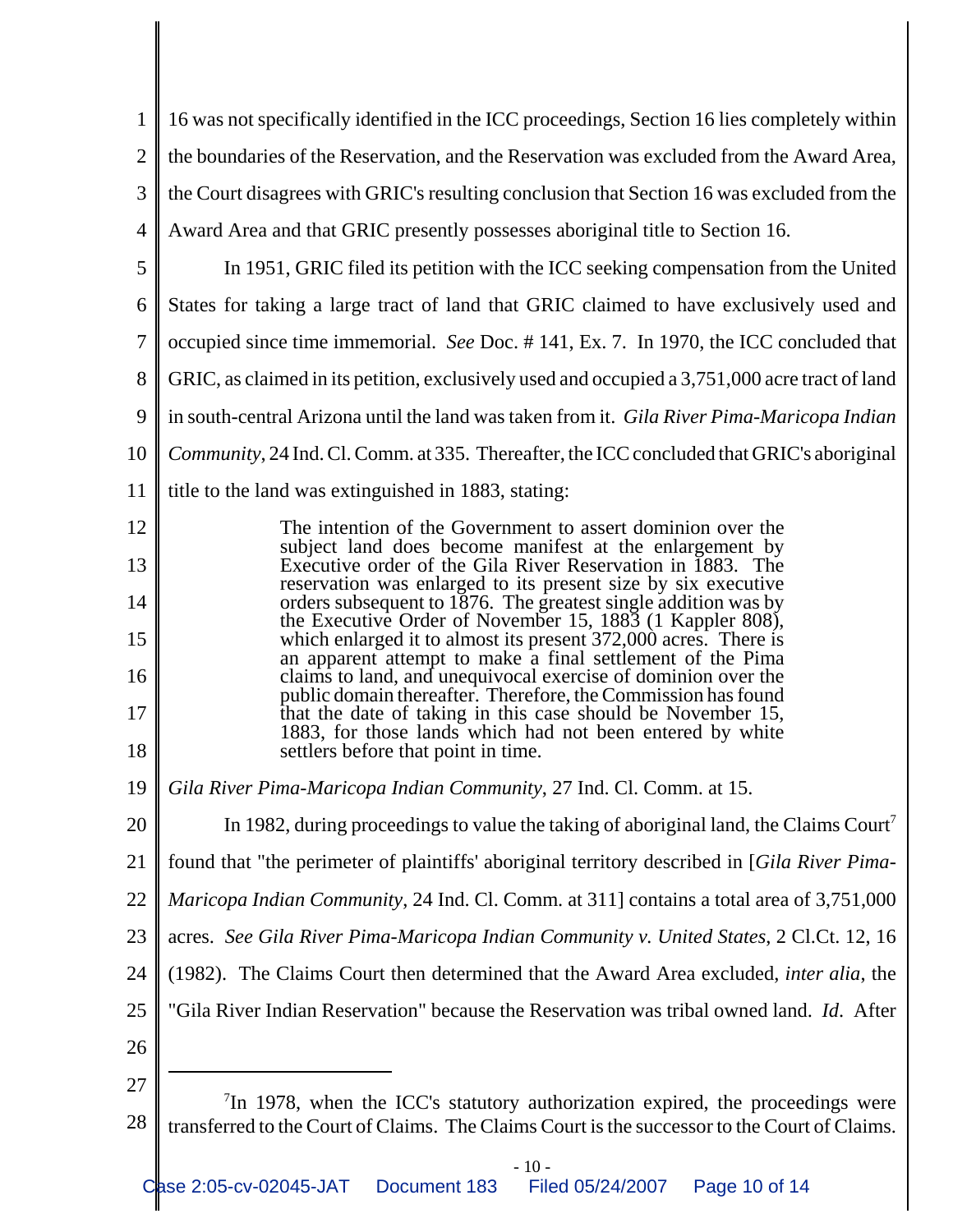1 2 subtracting tribal owned land, the Claims Court calculated that the Award Area was comprised of 3,312,858 acres of land to which aboriginal title had been extinguished. *Id*.

3 4 5 6 7 8 9 10 11 12 13 14 15 16 Contrary to GRIC's interpretation of the ICC proceedings, the Court finds the logic to be irrefutable that Section 16 was included in the Award Area and the ICC did adjudicate the fact that aboriginal title to Section 16 was extinguished. The Claims Court, in determining the size of the Award Area, excluded the Gila River Indian Reservation because of its status as tribal owned land. The Reservation is considered tribal owned land by virtue of the various legislative and executive acts that created and modified the Reservation. None of the legislative or executive acts included Section 16 as a part of the Reservation. Thus, in excluding the Reservation from the Award Area, the Claims Court did not exclude Section 16 because it was not part of the Reservation as created and modified by the various acts. That Section 16 is completely encircled by the Reservation does not change the undisputed fact that Section 16 has never been made a part of the Reservation. Accordingly, the Court alternatively concludes that aboriginal title to Section 16 was extinguished in 1883 and that GRIC is precluded from now claiming aboriginal title to Section 16. *See Western Shoshone Nat'l Council v. Molini*, 951 F.2d 200, 202 (9th Cir. 1991).

17 18 19 20 21 22 23 In sum, the Court finds that there is no genuine issue as to any material fact concerning the extinguishment of GRIC's aboriginal title to Section 16. GRIC's aboriginal title to Section 16 was extinguished in 1877 when Congress granted Section 16 to the Territory of Arizona for school land. In the alternative, the Indian Claims Commission adjudicated the fact that aboriginal title to Section 16 was extinguished in 1883 and GRIC is precluded from now claiming aboriginal title to Section 16. Accordingly, the Court concludes that GRIC does not have aboriginal title to Section 16.<sup>8</sup>

24

25 26 27 28 <sup>8</sup>The Trustee also seeks a declaration that the Estates hold fee simple title to Section 16 free and clear of any adverse interests of GRIC. While the Court finds that GRIC's aboriginal title to Section 16 has been extinguished, the Court's finding, *infra*, of disputed issues of fact concerning GRIC's alleged zoning authority over Section 16 prevents a declaration that the Estates hold fee simple title free and clear of *any* adverse interests of GRIC.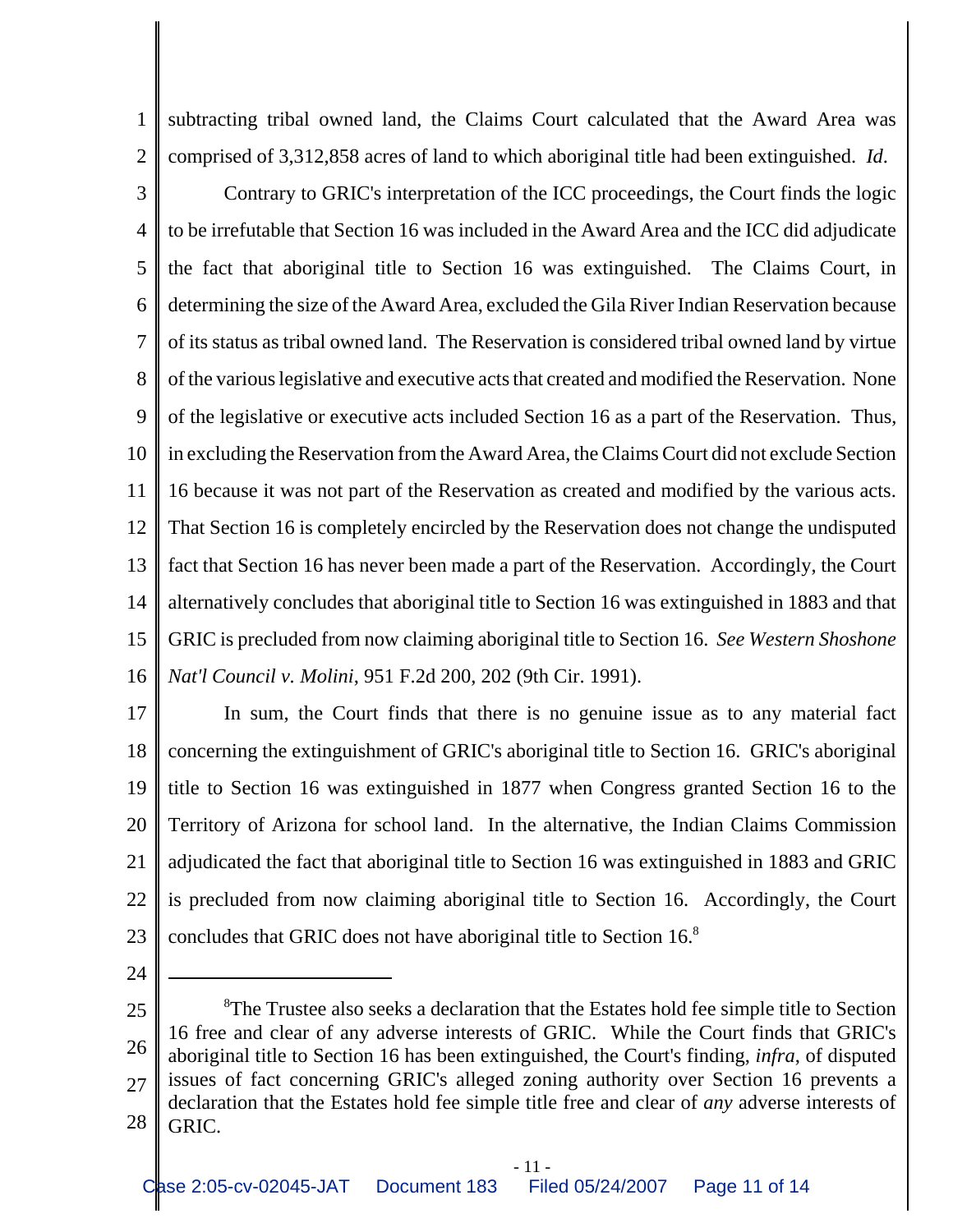# 1

#### **C. Legal Right of Access to Section 16**

2 3 4 5 6 7 8 9 10 11 12 13 14 The Trustee contends that the Estates have a legal right of access to Section 16 via Smith-Enke Road and Murphy Road and have a legal right of access to install and use utility lines running to Section 16. In support thereof, the Trustee argues that Murphy Road is an Indian Reservation Road that must remain open for public use; that Smith-Enke Road and Murphy Road are public rights-of-way under Revised Statute § 2477; that the Estates hold an implied easement that provides access to Section 16; and that laches prevents GRIC from enjoining the use of Smith-Enke Road and Murphy Road and from enjoining the use of the utilities installed along the roads. Countering, GRIC contends that there is no legal access to Section 16 across Reservation land. In support thereof, GRIC argues that the portion of Murphy Road at issue herein is not a public road; that Revised Statute § 2477 did not create public rights-of-way across Smith-Enke Road and Murphy Road; that there are no implied easements providing access to Section 16; and that laches does not apply to its declaratory judgment claim concerning legal access to Section 16.

15 16 17 18 The Court has reviewed the parties' submissions and finds that there are numerous disputed issues of material fact concerning access to Section 16 via rights-of-way and/or easements. Accordingly, the Court will deny summary judgment on the issue of legal access to Section 16.

19

### **D. Zoning Authority over Section 16**

20 21 22 23 24 25 26 27 28 The Trustee contends that GRIC does not have the authority to impose zoning and water-use restrictions on Section 16. In support thereof, the Trustee argues that Congress never delegated such authority to GRIC and that GRIC has failed to establish that the Estate's proposed use of Section 16 would have a demonstrably serious impact on GRIC's political integrity, economic security, or health and welfare. In opposition, GRIC contends that the issue is too fact-intensive for resolution on summary judgment. The Court agrees that the issue is too fact-intensive and that it presents numerous disputed issues of material fact. Accordingly, the Court will deny summary judgment on the issue of GRIC's authority to impose zoning and water-use restrictions on Section 16.

- 12 -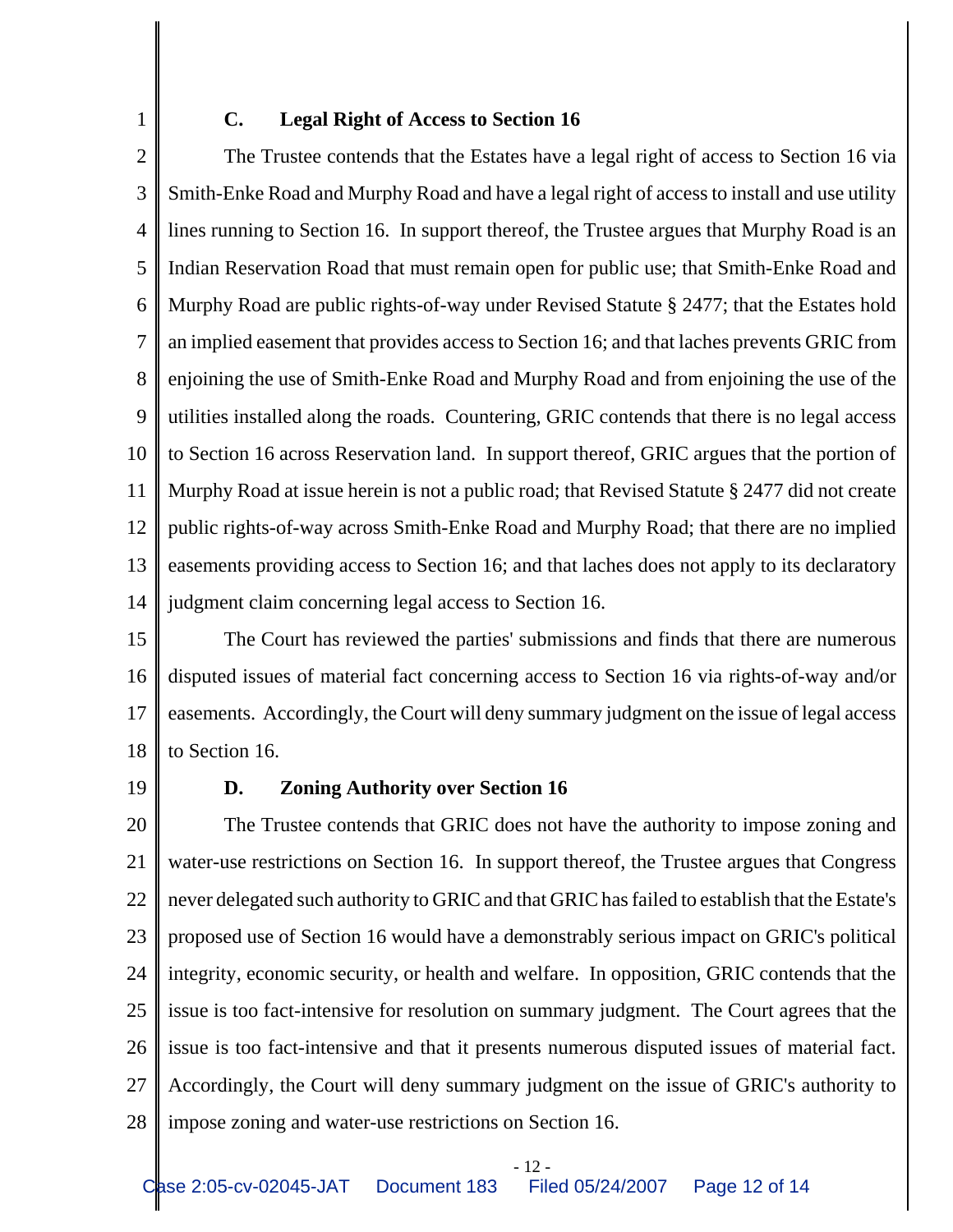1

#### **E. Trespass on Reservation Land**

2 3 4 5 6 7 8 Finally, the Trustee contends that the Debtors have not trespassed on Reservation land or on allotments within the Reservation. Because the Court concluded there are disputed issues of material fact concerning access to Section 16 via rights-of-way and/or easements, the Court cannot determine whether the Debtors have committed a trespass by using Smith-Enke Road or Murphy Road to access Section 16. Accordingly, the Court will deny summary judgment on the issue of trespass by the Debtors' use of Smith-Enke Road and Murphy Road.

#### 9 **III. Miscellaneous Motions**

10 11 12 13 14 15 16 17 18 19 20 Also pending before the Court are the Trustee's Motion to Strike (Doc. # 155), Gila River Indian Community's Motion to Strike Trustee's Summary Judgment Evidence (Doc. # 162), Gila River Indian Community's Motion to Take Judicial Notice and for Leave to File Additional Summary Judgment Evidence (Doc. # 164), and Gila River Indian Community's Motion to Exclude Trustee's Expert Witness John Lacy (Doc. # 169). In the motions, the parties seek to exclude certain evidence offered in support of the pending summary judgment motions. Further, GRIC seeks to supplement its summary judgment motion with additional evidence obtained after the dispositive motion deadline. In reaching the conclusions herein, the Court has not considered any of the evidence sought to be excluded or included. Accordingly, the Court will deny the pending motions seeking to exclude evidence or include additional evidence.

#### 21 **IV. Conclusion**

22

For the foregoing reasons,

23 24 25 26 **IT IS ORDERED** that the Trustee's Motion for Summary Judgment (Doc. #136) is GRANTED in part and DENIED in part. It is granted to the extent the Court declares that the Gila River Indian Reservation does not hold aboriginal title to Section 16 of Township 4 South Range 4 East in Pinal County, Arizona, and denied in all other respects;

27 28 **IT IS FURTHER ORDERED** that the Gila River Indian Community's Motion for Partial Summary Judgment (Doc. # 137) is DENIED;